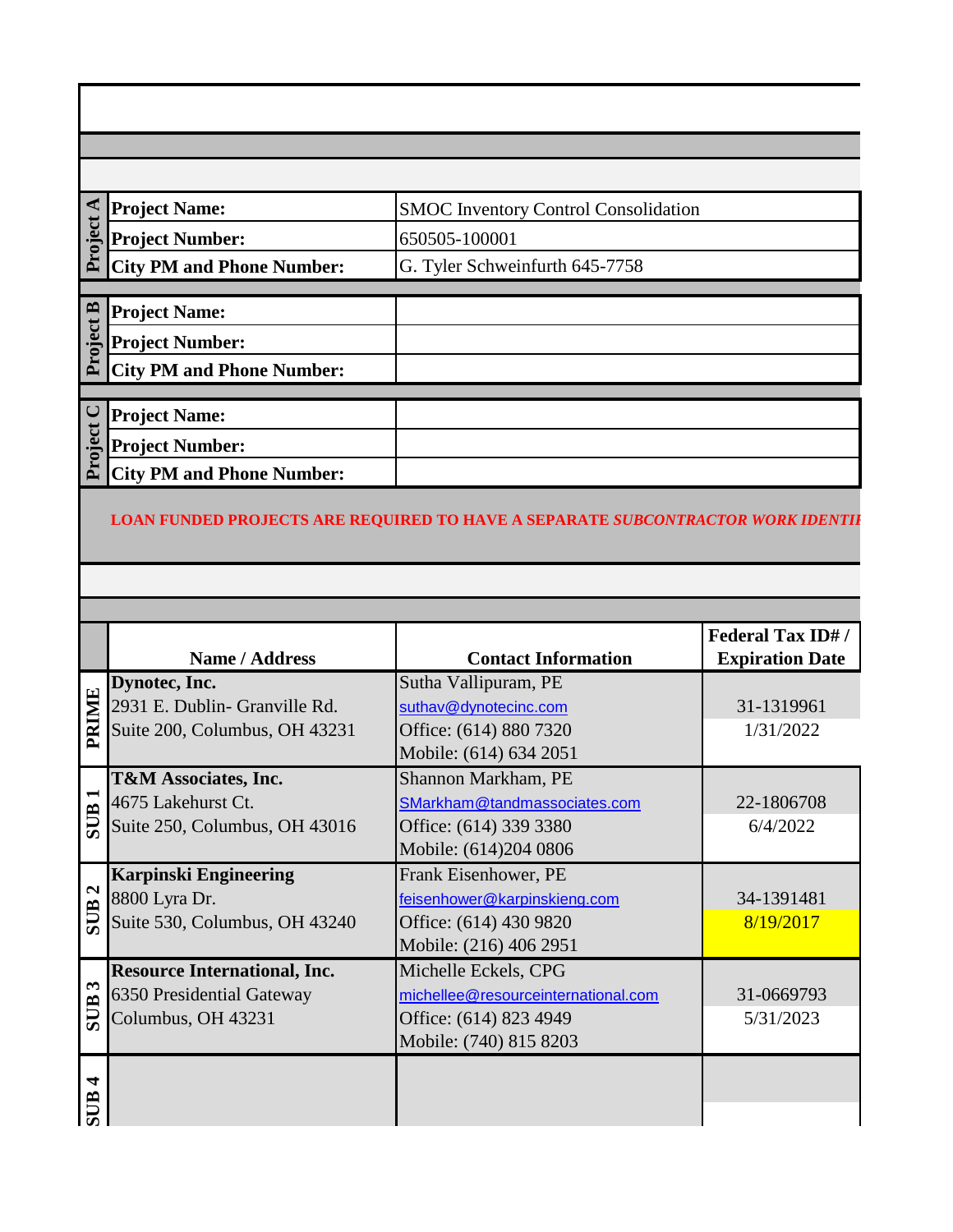| <b>SHOS</b>   |                  |  |
|---------------|------------------|--|
| <b>9 HIIS</b> |                  |  |
| L HIIS        |                  |  |
|               | Last Updated By: |  |
|               | Last Updated On: |  |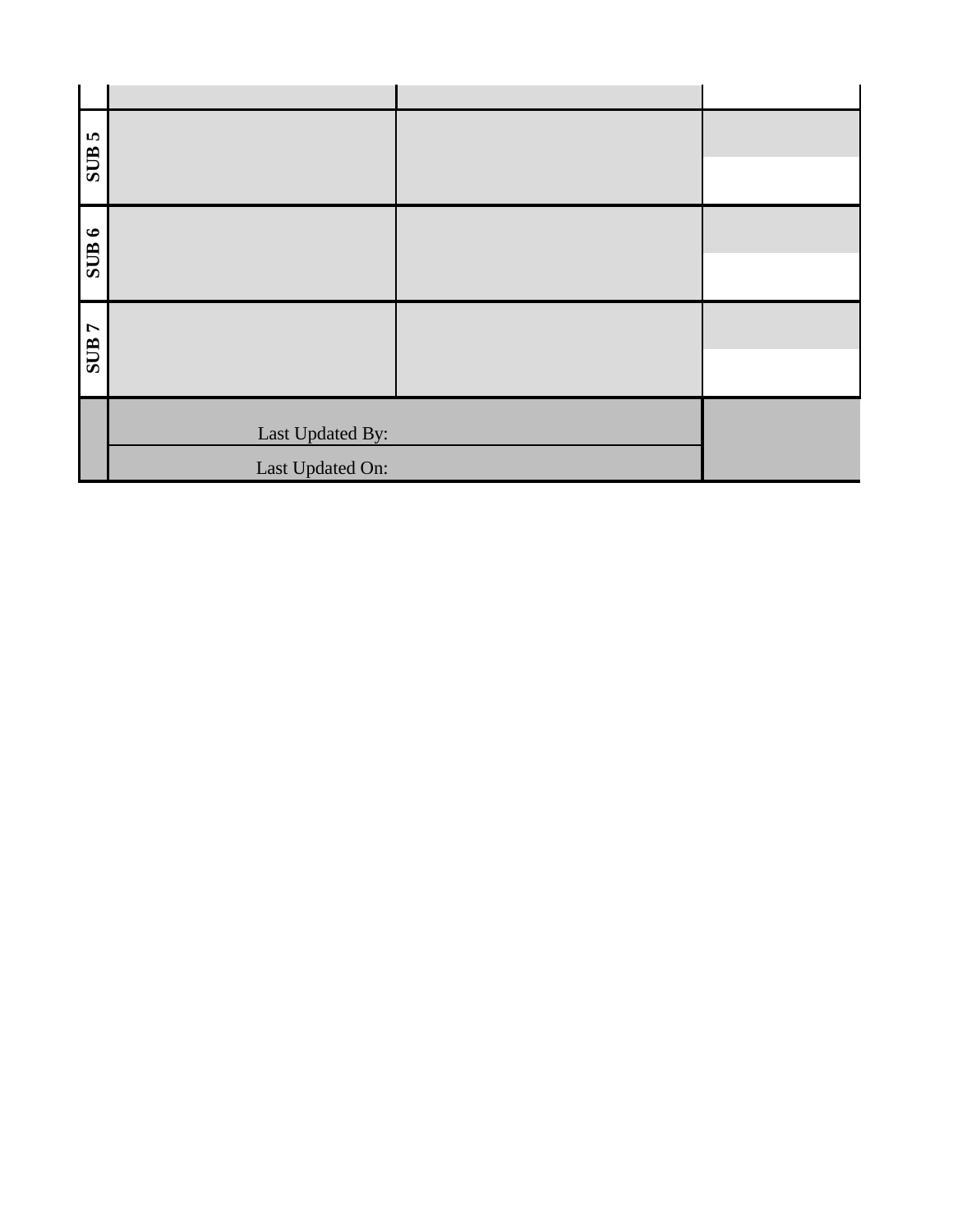# **UTILIZATION REPORTING FO**

| Project Detail Summary |                              |                               |  |  |
|------------------------|------------------------------|-------------------------------|--|--|
| Department:            | <b>Public Utilities</b>      | <b>Ordinance Number:</b>      |  |  |
| Division:              | <b>DOSD</b>                  | <b>Purchase Order Amount:</b> |  |  |
| <b>Section:</b>        | <b>Treatment Engineering</b> | PO# (Suffix/Line #):          |  |  |
|                        |                              |                               |  |  |
| Department:            |                              | <b>Ordinance Number:</b>      |  |  |
| <b>Division:</b>       |                              | <b>Purchase Order Amount:</b> |  |  |
| <b>Section:</b>        |                              | PO# (Suffix/Line #):          |  |  |
|                        |                              |                               |  |  |
| Department:            |                              | <b>Ordinance Number:</b>      |  |  |
| Division:              |                              | <b>Purchase Order Amount:</b> |  |  |
| <b>Section:</b>        |                              | PO# (Suffix/Line #):          |  |  |

### **Project Detail Summary**

**LOAN FUNDED PROJECTS ARE REQUIRED TO HAVE A SEPARATE** *SUBCONTRACTOR WORK IDENTIFICATION FORM - UTILIZATION REPORTING FORM* **FOR EACH LOAN**

## **Prime and Subcontractor Utilization Summ**

| Firm Type /        |                               | <b>Original Utilization</b> |  |
|--------------------|-------------------------------|-----------------------------|--|
| <b>DAX Vendor#</b> | <b>Contract Scope</b>         | <b>Amount / Percentage</b>  |  |
|                    | PM, Architectural,            |                             |  |
| <b>MBE</b>         | Civil, Structural,            | \$<br>117,464.95            |  |
| 005053             | Survey, CM/CI                 |                             |  |
|                    | & QA/QC                       | 66.03%                      |  |
|                    | Technical Advisory,           |                             |  |
| <b>MAJ</b>         | Peer Review,                  | $\mathcal{S}$<br>46,895.95  |  |
| 001614             | $I&C$ ,                       |                             |  |
|                    | Permitting                    | 26.36%                      |  |
|                    | <b>MEP</b>                    |                             |  |
| <b>MAJ</b>         | <b>Fire Protection</b>        | \$<br>13,542.52             |  |
| 006639             |                               |                             |  |
|                    |                               | 7.61%                       |  |
| <b>FBE</b>         | <b>Hazardous Material</b>     |                             |  |
| (City)/WBE         | <b>Assessment and Geotech</b> | \$                          |  |
| 004197             | Allowances                    |                             |  |
|                    |                               | 0.00%                       |  |
|                    |                               |                             |  |
|                    |                               |                             |  |
|                    |                               |                             |  |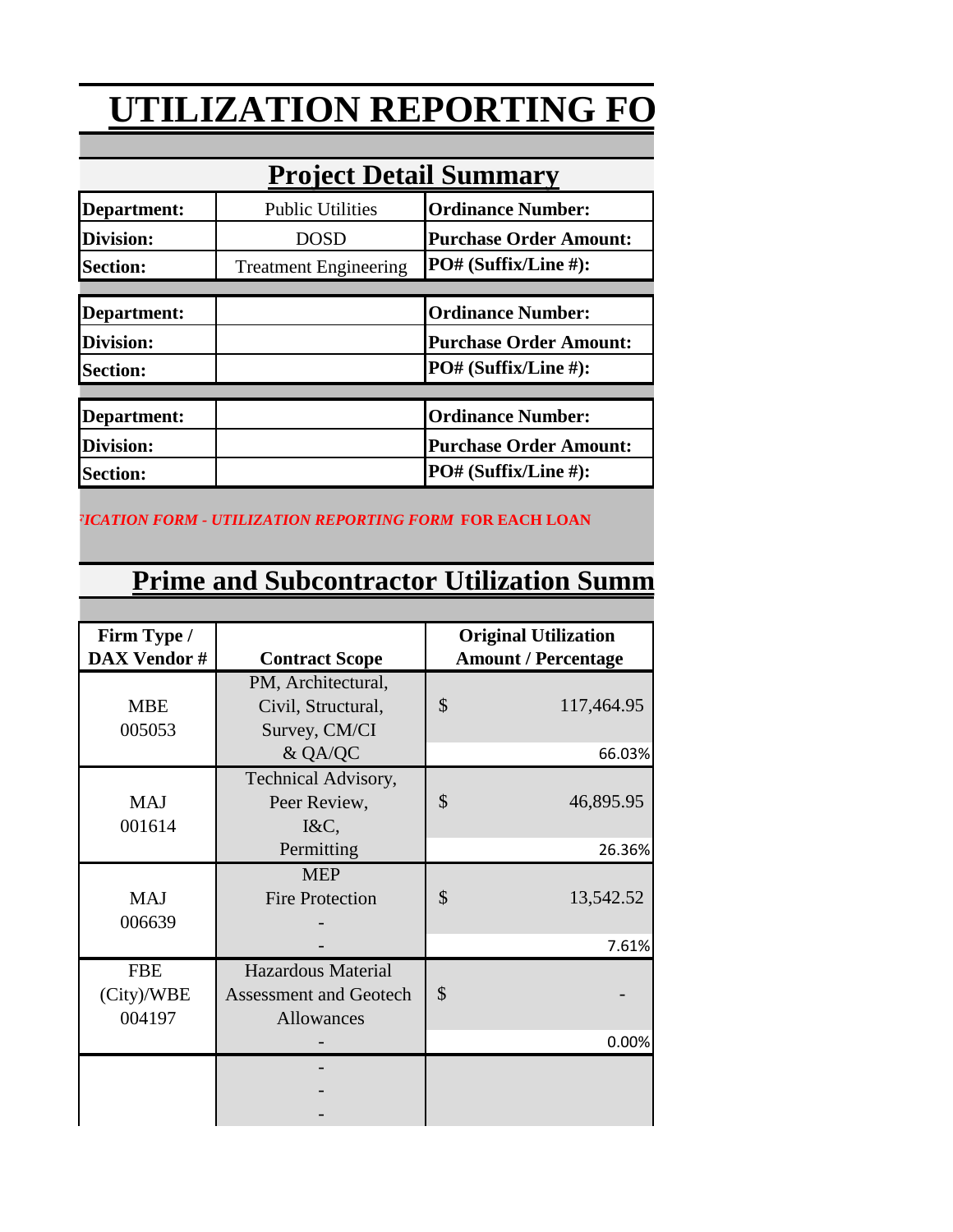| <b>Total Percentage</b> | 100.00%          |
|-------------------------|------------------|
| <b>TOTAL AMOUNT</b>     | \$<br>177,903.42 |
|                         | 0.0%             |
|                         |                  |
|                         | \$               |
|                         | 0.0%             |
|                         |                  |
|                         | \$               |
|                         |                  |
|                         | 0.0%             |
|                         | \$               |
|                         |                  |
|                         | 0.00%            |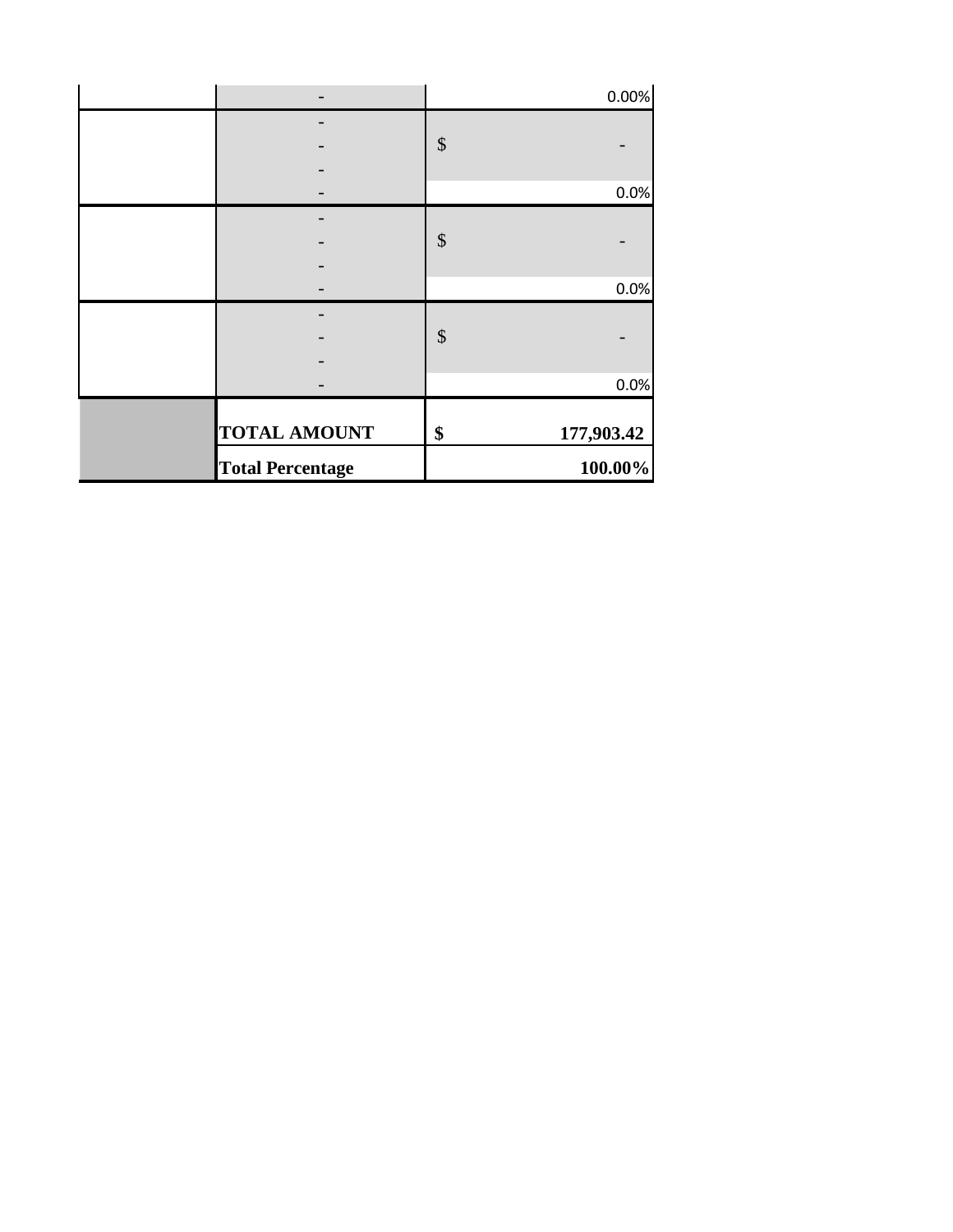| 1495-2020                | <b>Invoice Number:</b> |  |
|--------------------------|------------------------|--|
| \$177,903.42             | <b>Comments/Notes:</b> |  |
|                          |                        |  |
|                          | <b>Invoice Number:</b> |  |
|                          | <b>Comments/Notes:</b> |  |
|                          |                        |  |
| $\overline{\phantom{0}}$ | <b>Invoice Number:</b> |  |
|                          | <b>Comments/Notes:</b> |  |
|                          |                        |  |

**Purchase Order Amount(s) Grand Total:** \$177,90

#### **Prime and Subset Superior**

| <b>Revised Utilization</b> | <b>Previous Amount</b> | <b>Amount Earned</b> | <b>Total Amount</b> |
|----------------------------|------------------------|----------------------|---------------------|
| <b>Amount / Percentage</b> | <b>Earned To Date</b>  | <b>This Invoice</b>  | <b>Earned</b>       |
|                            |                        |                      | \$                  |
| #DIV/0!                    | 0.00%                  | 0.00%                | 0.00%               |
|                            |                        |                      | \$                  |
| #DIV/0!                    | 0.00%                  | 0.00%                | 0.00%               |
|                            |                        |                      | \$                  |
| #DIV/0!                    | 0.00%                  | 0.00%                | 0.00%               |
|                            |                        |                      | \$                  |
| #DIV/0!                    | #DIV/0!                | #DIV/0!              | #DIV/0!             |
|                            |                        |                      | \$                  |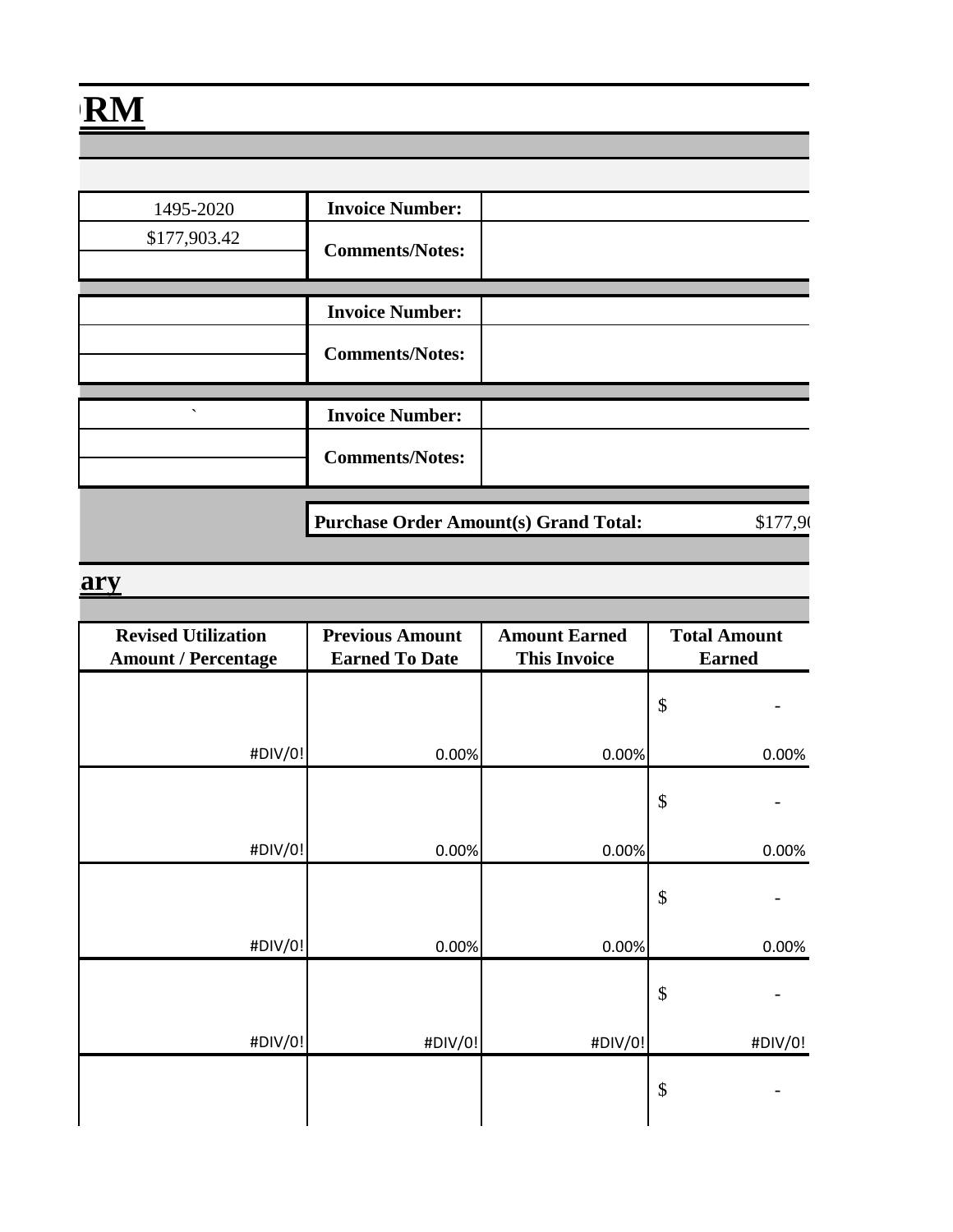| #DIV/0!              | $0.00\%$             | $0.00\%$             | $0.00\%$                  |
|----------------------|----------------------|----------------------|---------------------------|
| \$<br>$\blacksquare$ | \$<br>$\blacksquare$ | \$<br>$\blacksquare$ | \$                        |
| #DIV/0!              | #DIV/0!              | #DIV/0!              | #DIV/0!                   |
|                      |                      |                      | $\boldsymbol{\mathsf{S}}$ |
| #DIV/0!              | #DIV/0!              | #DIV/0!              | #DIV/0!                   |
|                      |                      |                      | $\boldsymbol{\mathsf{S}}$ |
| #DIV/0!              | #DIV/0!              | #DIV/0!              | #DIV/0!                   |
|                      |                      |                      | $\boldsymbol{\mathsf{S}}$ |
| #DIV/0!              | #DIV/0!              | #DIV/0!              | #DIV/0!                   |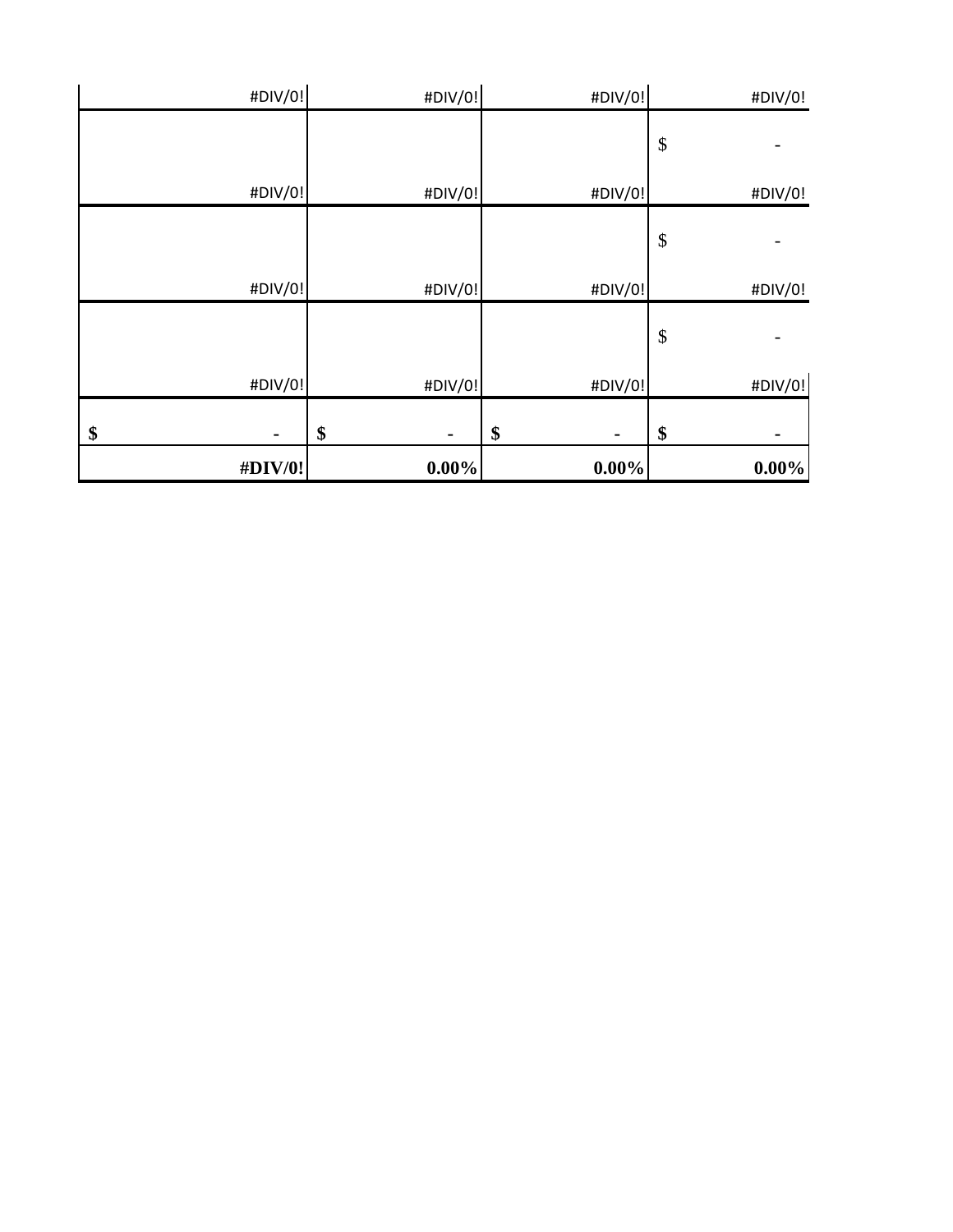| 03.42 |                                    |
|-------|------------------------------------|
|       |                                    |
|       |                                    |
|       |                                    |
|       | <b>Balance</b><br><b>Remaining</b> |
| \$    | 117,464.95                         |
|       | 100.00%                            |
| \$    | 46,895.95                          |
|       | 100.00%                            |
| \$    | 13,542.52                          |
|       | 100.00%                            |
| \$    |                                    |
|       | #DIV/0!                            |
| \$    |                                    |